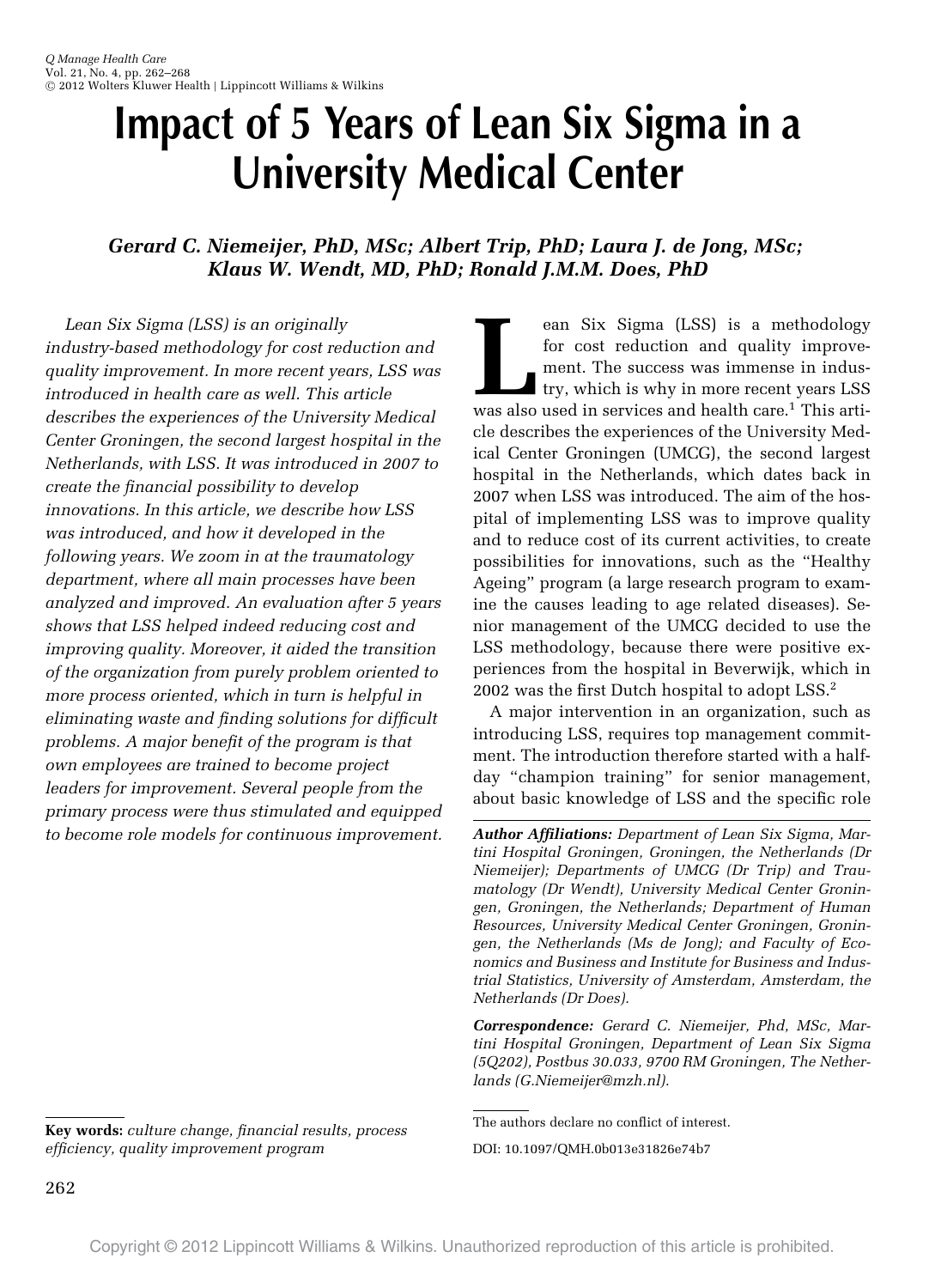of managers/champions in the program. An external consultant was hired for training sessions to management and employees, and an external master black belt for support of the projects. Selected highpotential employees from all over the organization were trained to become an LSS project leader: a 14 day training for black belts (full-time project leaders) and an 8-day training for green belts (part-timers). These trainings explain the DMAIC (define, measure, analyze, improve, control) roadmap, with the corresponding tools, and the students are required to practice the new knowledge in a project. Projects were selected from all over the organization, ranging from length of stay (LOS) and nursing efficiency, to energy saving, computer maintenance, and registration. Many projects aimed at solving really hard problems, such as improving efficiency of the operation theatre or collective purchasing of implants.

The first experiences with the program were promising. Belts started enthusiastically, describing processes and determining relevant measurements: "Critical to Quality" parameters, or CTQs. Both elements were relative new to large parts of the organization. Process descriptions of patient treatments (critical pathways) existed, of course, but most management processes were just simply there. Many data were registered, but seldom according to generally accepted standards. As a consequence there used to be much confusion regarding measurements. Many key players collect their own data and their own version of reality, which is a major drawback for change. The value of an LSS project is that the context of a problem is clearly delineated and that valid, accurate, and precise measurements are collected to quantify the problem. The medical doctors in the UMCG appreciated this kind of diagnosis to managerial problems.

Most of the projects proceeded according to plan in the analysis and improvement phases. Improvement actions were designed and the calculated results were realized. But the progress of several projects ended when the actual interventions were to be done. Later on a few reasons were identified:

• Interventions were beyond the scope of the champion.

- Internal budgets and oblique financial structure made interventions financially unattractive.
- Implementation depended heavily on external capacity (especially information and communication technology capacity).

These reasons can be related to the specific organization of the UMCG: decentralized, divided into 10 sectors and managed by sector managing directors. Medical departments are part of a sector, but with their own budgets and direct relations to the management board. The financial system is very complicated, with more than 1000 sources of income (the ministries of health and education, the European Union, and insurance companies being the most important ones). Internal finance is likewise complicated and not transparent. It is difficult to calculate cost prices of activities. When the LSS program started, it was thought that the champion of a project was authorized to intervene in the whole organization. After all, the improvement actions were well grounded, based on scientific methods. But it turned out that this was a step too far: most managers did not allow interference at their departments from plans designed by others. The lesson was that for projects to be successful the scope should be limited to the organizational scope of the champion. And for large problems, with more than 1 manager (or decision maker) involved, concerted efforts had to be organized.

Notwithstanding some negative experiences with implementing improvements, management decided to continue using LSS as the method for efficiency and quality improvement. Many projects were successful in demonstrating that processes comprised wasteful activities. It became clear to management that these activities could be skipped without compromising quality of care, and at the same time saving money for the organization. Lean Six Sigma could indeed be used as a vehicle for judicious cost saving: see Wijma et al<sup>3</sup> for a project about nursing efficiency.

## **DEVELOPMENT OF LSS AT THE UMCG**

During the first 2 years, the in-house LSS trainings were given twice a year by the external consultant.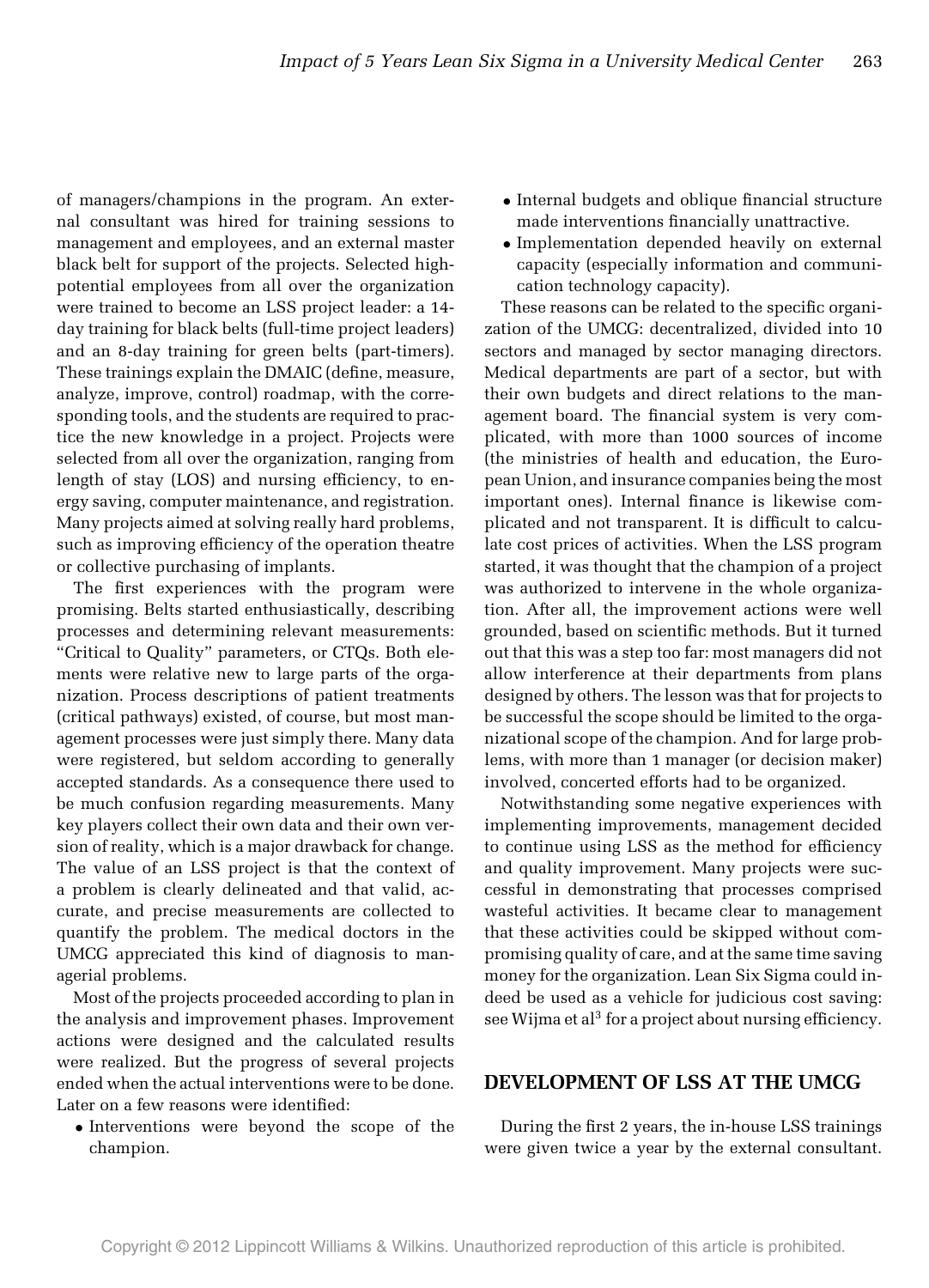#### **Table 1**

#### NUMBER OF PROJECTS, SEPTEMBER 2007 TO DECEMBER 2011

| <b>Primary Process of Patient Care</b>     | Frequency | <b>Management and Hospital Organization</b>    | Frequency |
|--------------------------------------------|-----------|------------------------------------------------|-----------|
| Increase number of admissions              | 26        | Reduce costs by reducing inventory             |           |
| Improve capacity                           | 19        | Improve productivity of personnel              | 13        |
| Improve productivity of nursing personnel  | 24        | Increase revenue by improving registration     | 11        |
| Improve productivity of medical personnel  | 10        | Improve utilization of equipment by use of ICT | 10        |
| Reduce unnecessary use of diagnostic tests | 5         | Improve process of purchase and maintenance    |           |
| Patient satisfaction                       | 2         | Improve utilization of outpatient clinic       |           |
| Improve safety                             | 4         | Improve productivity of secretary personnel    |           |
| Total                                      | 90        | Total                                          | 73        |

Abbreviation: ICT, information and communication technology.

He trained 82 employees: 19 black belts and 63 green belts. As mentioned earlier, black belts are full-time LSS project leaders, usually staff members and green belts are temporarily assigned to LSS projects, usually 2 days per week, next to their normal work as manager, nurse, or medical doctor. Until 2011 there have been 163 official projects (Table 1) in nearly all parts of the organization, but with an emphasis on the primary process of patient treatment and care. The nursing efficiency and LOS of every nursing department has been analyzed. The categorization of Table 1 is based on 9 generic project definitions.<sup>4</sup>

The finance department calculated that the financial benefit of all projects amounted to approximately €15 million. Exact figures are hard to obtain, however, owing to the oblique financial structure.

Two years after the introduction of LSS, management decided to go along without external help. The master black belt was recruited and assigned the task of facilitating the LSS activities, including the training of new green belts. In the meantime, a group of coordinating black belts has arisen, not in a centrally organized group, but operating in their own sectors and departments. There have been stiff conversations about the organizational form for LSS, and the outcome was that a noncentral organization felt most comfortable. The nonmedical directors took upon them to solve all kind of tuning problems.

The experience with the LSS projects was that related problems in different sectors or departments

were very similar, with often-similar solutions as well. With a process view in mind, and from a distance (the helicopter view), this is not at all surprising. Owing to the dominating culture of the hospital (as a result of employees moving from one department to another) one might expect comparable results in different departments, and related causes, as well as related solutions. For improvements to be implemented, however, it is really necessary for the employees involved to experience the problems themselves, and to design their own solutions. Projects were therefore "repeated" at different departments, wards, or clinics. It really helps, however, to have universally applicable measurements, such as "inappropriate hospital stay,"5 which is valid for all hospitalized patients who are not in an intensive care unit. It seems a kind of waste-–doing projects "double"-– but it contributes to higher chances of implementing solutions. In this regard health care is really different from industry, in which improved processes may be obtained by new settings of a machine or other technical measures. Most improvements in health care require another way of working, new standards or protocols, and eventually new habits: a "culture change."

The Control phase of the DMAIC roadmap is concerned with preventing problems to recur. For a large part, this deals with the same matter of a culture change. Within the LSS framework (belt and champion in the driving seats) and its project-based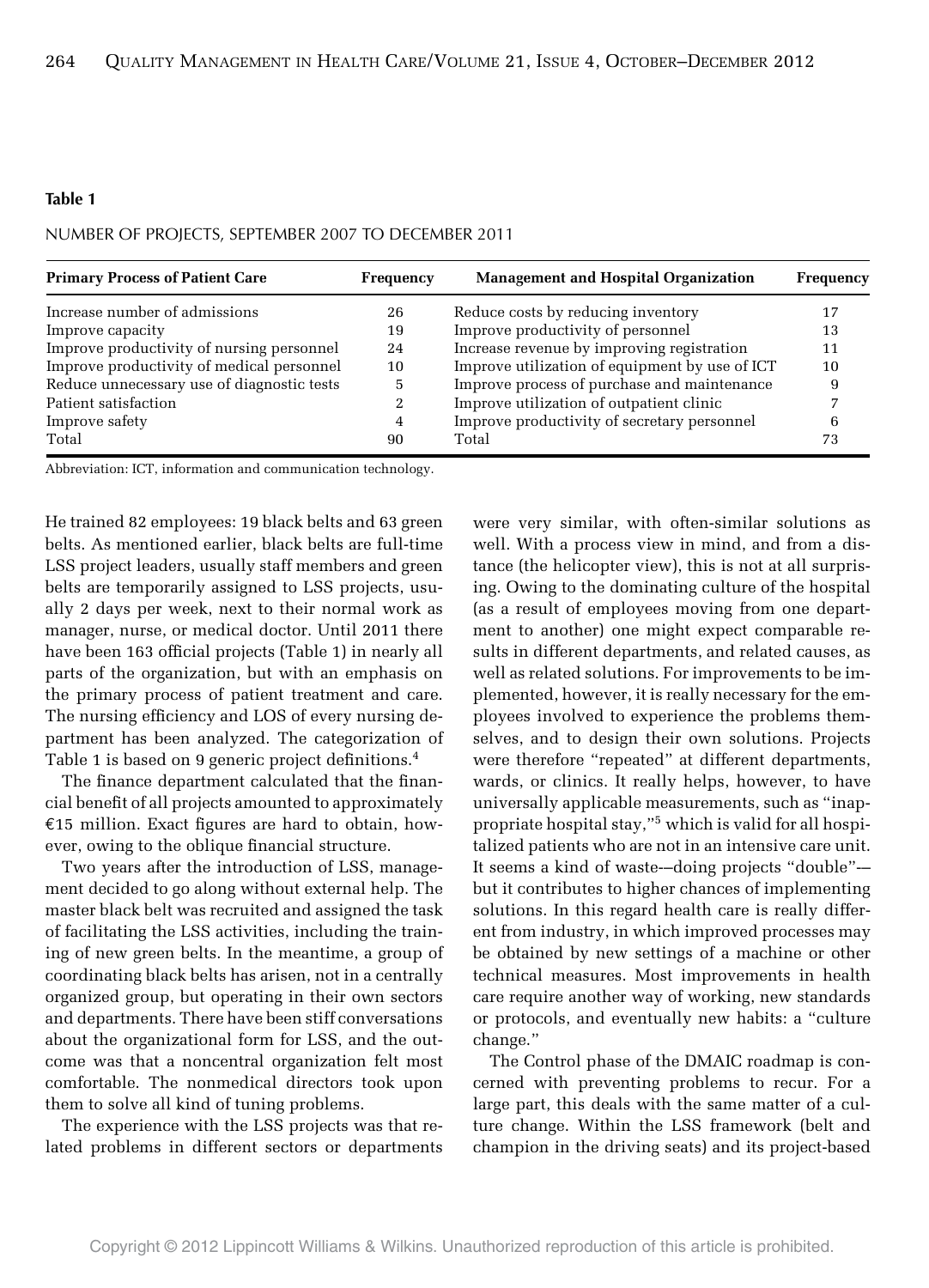approach (projects lasting 5 months at most) a widespread culture change is hardly feasible. The Lean philosophy and tools are useful to obtain lasting results, in particular the elements of visual management, working as a team, and continuous improvement (kaizen). The end of an LSS project is ideally the beginning of a never-ending continuous improvement journey for the whole team.

Because several projects dealt with related problems, be it in different departments, the desirability of overall solutions and measures became clear. Two examples serve to illustrate the point.

- The projects on nursing efficiency demonstrated a need for clearly defined functions and general rules about staffing in relation to the number of patients and their needs. These matters can only be solved adequately in the form of guidelines and rules for the whole organization.
- Owing to the financial structure of the UMCG, the projects on LOS required central direction. Most projects analyzed that the ward needed fewer beds than available. Closing beds would bring only limited financial benefits, however, because staffing could not be reduced. A broader solution-–combining the reduced beds of several departments-–was needed for substantial financial results. This is clearly beyond the scope of department managers, so eventually senior management had to interfere to force the cooperation.

## **CONSOLIDATION OF LSS AT THE UMCG**

When LSS was introduced in the UMCG, it was new and exotic, with the potential of being a hype. Five years later, LSS appears to be anything but a hype. The method is heard of in most parts of the organization, although for many employees LSS is still rather exotic. For management, LSS represents an obvious method to use for efficiency improvement. Indeed, within a current cost cutting program, LSS is explicitly used to analyze processes and to eliminate waste. More than 100 people were trained in the LSS methodology, constituting a pool of black belts and green belts, to be employed for projects and process analyses, although no more than 10 to 20 of them are at any given time doing LSS projects or related work. Several managers within this group play a special role in "spreading the word" and "walking the talk."

LSS projects are less scattered now than in the beginning. Initially, there were projects all over the organization, but the problem was to raise the results to a higher, organization-wide level. Now top management selects themes for improvement, and within a theme 1 or more LSS projects may be done. The organization also learned that LSS is not always the most suitable method, so alternatives are allowed-–use of LSS is less dogmatic than it was in the beginning. Scattered LSS projects still happen, however, allowing the UMCG to discover new themes.

Each half year there is an in-house training for new green belts, but the number of students is significantly smaller than in the beginning. To maintain the pool of belts, however, new employees must be trained to replace the dropouts. With a few guests from other hospitals in the neighborhood there are some 6 to 8 students per training. The outline of the training is equal to the green belt training of the external teacher, but tailored to the UMCG needs (less statistical analysis, more "Lean thinking") with UMCG cases only. With a new and separate workshop "Lean Thinking and Doing" all employees are targeted. Especially, coworkers of nursing departments, logistical departments, and laboratories are attracted to the workshop.

## **RESULTS OF PROCESS IMPROVEMENT AT THE DEPARTMENT OF TRAUMATOLOGY**

The first LSS project at the surgery/traumatology department started in 2008. The goal was to reduce LOS, with percentage inappropriate hospital stay as driver for improvement.<sup>6</sup> After this project, the other main processes were analyzed and improved in following years.

After the interventions of the first project (August 2008) the average LOS decreased, and the number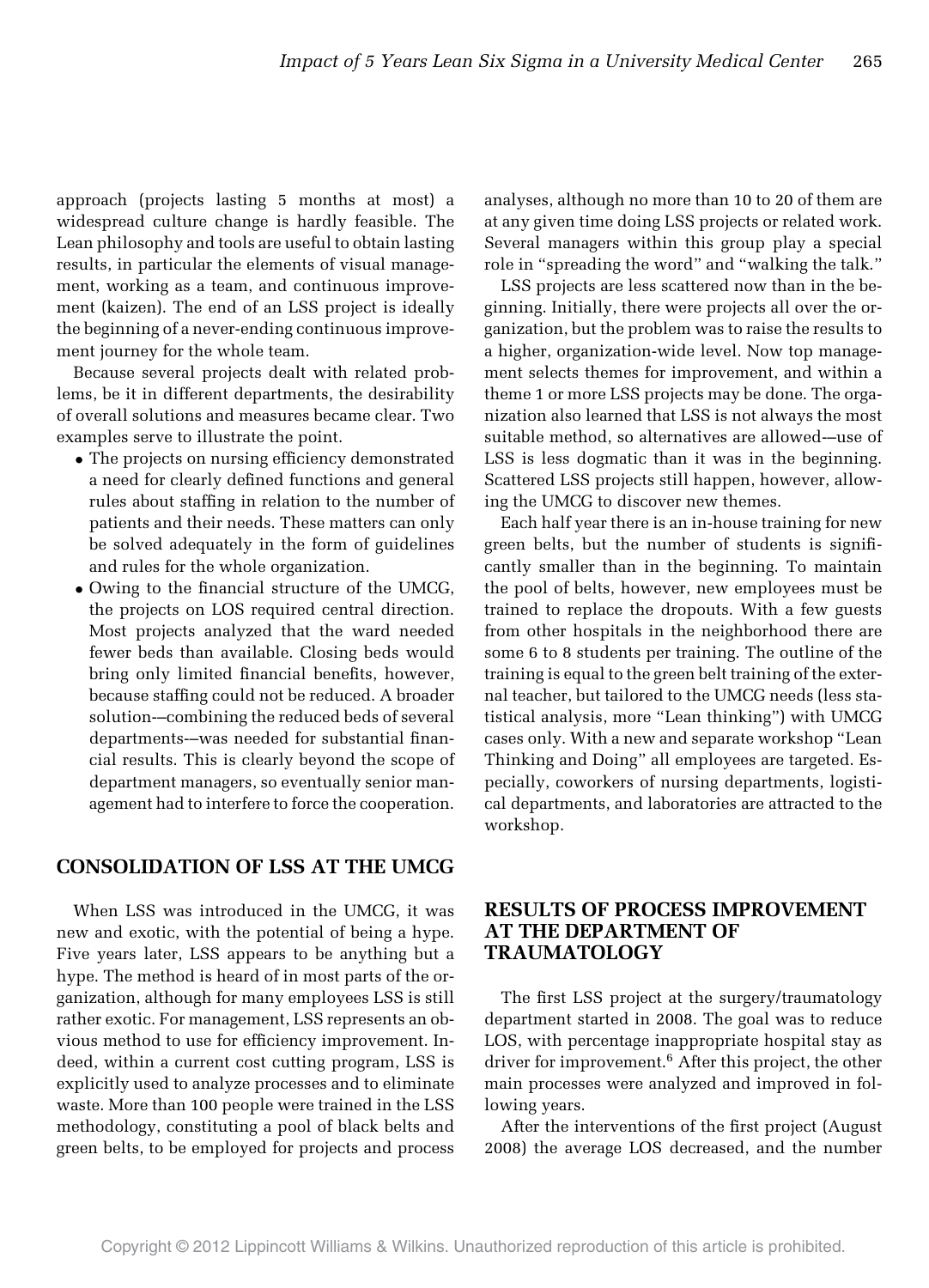

**Figure 1.** Admitted patients and average length of stay at the trauma ward.

of patients grew. The results from the years 2006 to 2011 are shown in Figure 1.

In 2011, the number of patients decreased with 15%, mainly because of 60% less "other" nontrauma patients (who cannot [immediately] be admitted at the most suitable ward). In 2011, the effects of LOS reduction projects at the other surgical wards were felt. The capacities of these wards increased, and fewer beds of the traumatology ward were needed. The option to reduce the number of beds was not the fist aim of the LSS project on the trauma department. Trauma surgery is an emergency specialism. Therefore, the first aim of reducing the LOS was to create more flexibility on the trauma nursing department to accept all nonintensive care trauma patients from the emergency ward. So we reduced the number of patients who have been transmitted to other hospitals.

In 2011, the average LOS of trauma patients increased with more than 10%. The extra number of polytrauma patients (203 in 2011 vs 191 in 2010) may be responsible. Ultimately, the percentage inappropriate hospital stay, measured by using the Dutch version of Appropriateness Evaluation Protocol,<sup>5</sup> can tell whether the increase of LOS is acceptable. The measurement of inappropriate hospital stay is a very strong indicator of the efficiency of a department. Nowadays, this percentage is measured each day by one of the nurses of the traumatology nursing department. The average over the year 2011 was 10%, which is lower again than the 12% measured in



**Figure 2.** Some measurements of inappropriate hospital stay.

2009, 1 year after the interventions. Figure 2 displays measurements of inappropriate hospital stay during several weeks before and after the interventions of August 2008.

On the whole, the results regarding LOS are much better now than they were in 2006 and 2007, before the process was improved. The average LOS of trauma patients is now less than 9 days, and the production increased from 950 to (nearly) 1100. And most importantly for patients, the inappropriate hospital stay decreased from 30% to 10%.

The second LSS project also started in 2008 with the aim of reducing redundant diagnostic tests of trauma patients. Immediately after the improvements the average number of all diagnostic tests per treatment decreased significantly  $(P = .001)$  by 14.4%, despite the larger number of patients. At the (day) clinic the average number of tests per treatment decreased  $(P = .000)$  even more by 30.4%, with a reduction of costs per treatment with more than 10%, representing €52360 annual cost savings. The reduction of diagnostic tests is shown in the control chart of Figure 3.

For the patient, the most important achievement is that several redundant tests have been skipped. See Niemeijer et al<sup>7</sup> for a detailed description of this project.

The traumatology department hosted more projects to improve efficiency and reduce costs. In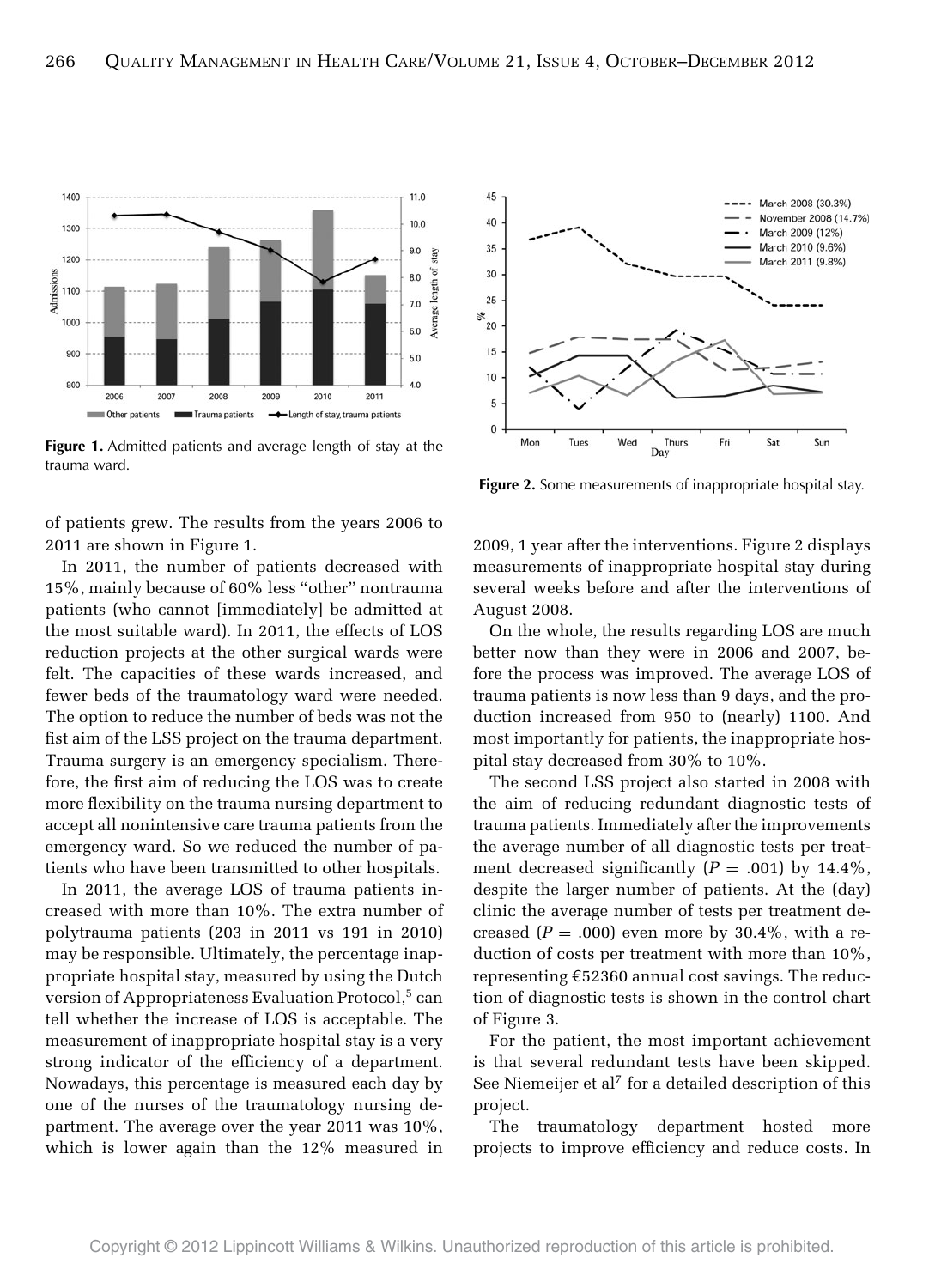

**Figure 3.** Average number of diagnostic tests per treatment before and after the interventions. LCL indicates lower control limits; UCL, upper control limits.

the second half of 2008, an LSS project aimed at reducing the cost of implants. Surgeons used their own type of implants and instruments during surgery, out of habit or because they felt more comfortable with a specific type. After analysis of the data, the project team decided to standardize the full set of implants and reducing stock. This result could be achieved solely because of leadership of the senior management of the department. The financial benefits of the project can be seen in Table 2.

The reduction of costs in 2008 (compared with 2007) was achieved during the period from August to December. Before the interventions in August the costs actually rose.

An LSS project in 2009 aimed at reduction of material directly related to the patient at the trauma ward,

#### **Table 2**

| Year | Number of<br>Day and<br><b>Inpatients</b> | Number of<br><b>Surgical</b><br><b>Treatments</b> | Cost of<br><b>Implants</b> per<br>Patient, $\epsilon$ |
|------|-------------------------------------------|---------------------------------------------------|-------------------------------------------------------|
| 2007 | 1937                                      | 1643                                              | 198                                                   |
| 2008 | 1949                                      | 1786                                              | 182                                                   |
| 2009 | 2194                                      | 1948                                              | 168                                                   |
| 2010 | 2276                                      | 1894                                              | 182                                                   |
| 2011 | 2388                                      | 2053                                              | 193                                                   |

NUMBER OF PATIENTS, TREATMENTS, AND COST OF IMPLANTS (2007-2011)



Figure 4. Monthly average cost per patient of patient related material (2008-2011). LCL indicates lower control limits; UCL, upper control limits.

such as dressings, sterilized gauzes, and injection syringes. The project measured the amount of wasted material, which was kind of a shock to many nurses. As a result, stricter procedures for ordering material were introduced. Moreover, a much cheaper contract could be signed with a single supplier of bandage material. The financial results of this project are shown in the control chart of Figure 4.

The average cost per patient before and after the intervention decreased from €44 to €39. This is an interesting success, considering the fact that in recent years more materials (eg, pain treatment for every patient) as well as more expensive materials are used.

The department of traumatology also used LSS as a tool for efficiency improvement of a clinical pathway for elderly patients with a hip fracture. The gain for the patients is an impressive reduction of LOS from 13.5 days (standard deviation, 10.2 days;  $n = 137$ ) before the project to 8.8 days in 2011 (standard deviation, 8.2 days;  $n = 308$ . The gain for the department is that these patients can be treated with fewer costs. See Niemeijer et al<sup>8</sup> for a detailed description of this project.

Other projects related to the department are the efficiency of nursing staff (cf Wijma et al<sup>3</sup> for a related project). Within the surgical clinic, lack of personnel is now tried to solve with internal staff, instead of hired personnel. And finally, a project trying to improve the efficiency of the outpatient clinic can